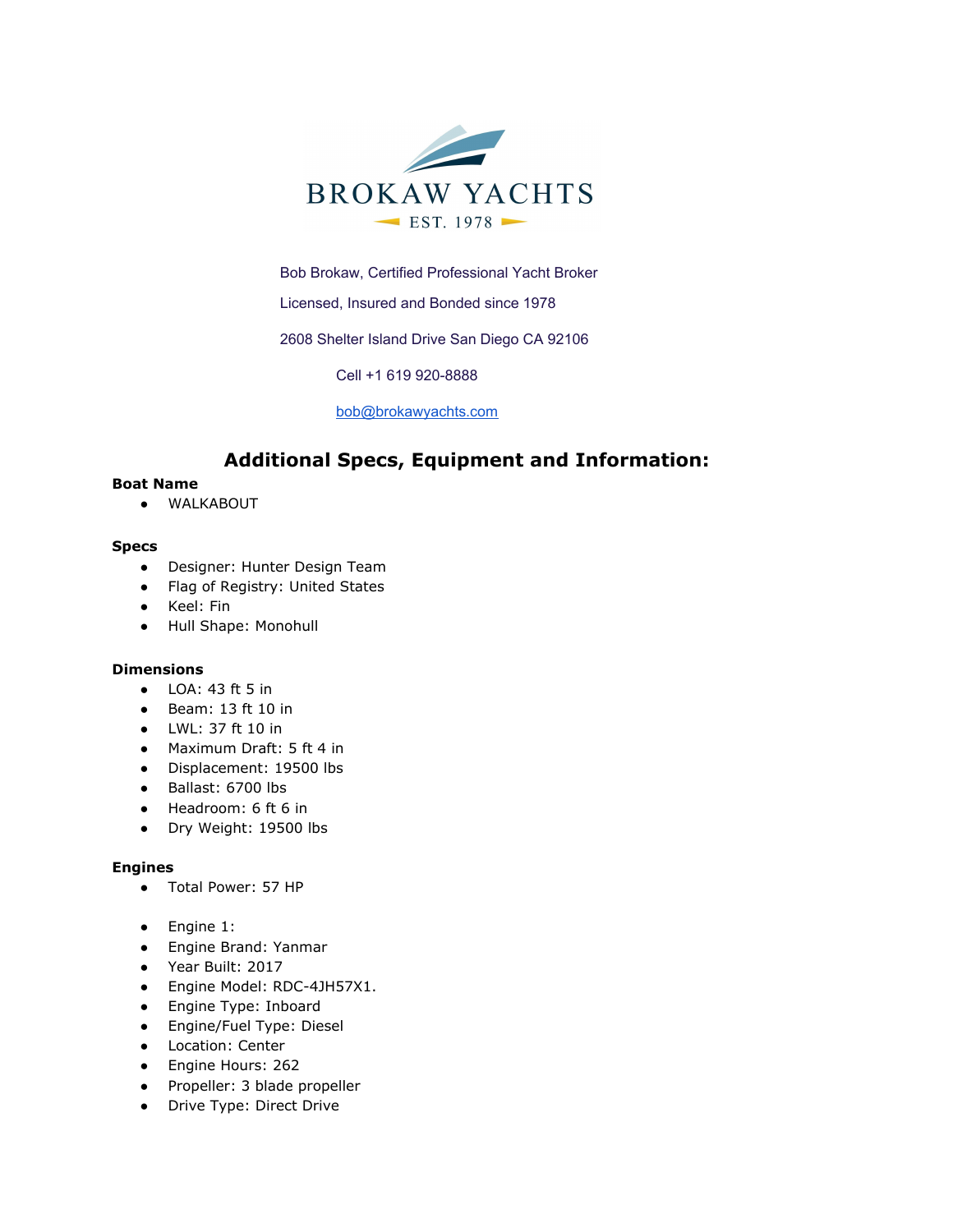● Engine Power: 57 HP

# **Tanks**

- Fresh Water Tanks: Plastic (145 Gallons)
- Fuel Tanks: Aluminum (61 Gallons)
- Holding Tanks: Plastic (40 Gallons)

#### **Accommodations**

- Number of single berths: 6
- Number of double berths: 2
- Number of cabins: 3
- Number of heads: 2

# **Electronics**

- VHF
- Plotter
- Wind speed and direction
- Log-speedometer
- Radar
- Compass
- Autopilot
- Navigation center
- GPS
- Depthsounder
- Cockpit speakers

#### **Sails**

- Gennaker/Cruising spinnaker
- Furling genoa
- Furling mainsail

#### **Rigging**

- Electric winch
- Steering wheel

#### **Inside Equipment**

- Air conditioning
- Hot water
- Battery charger
- Oven
- Refrigerator
- Manual bilge pump
- Electric head
- Fresh water maker
- Deep freezer
- Electric bilge pump
- Microwave oven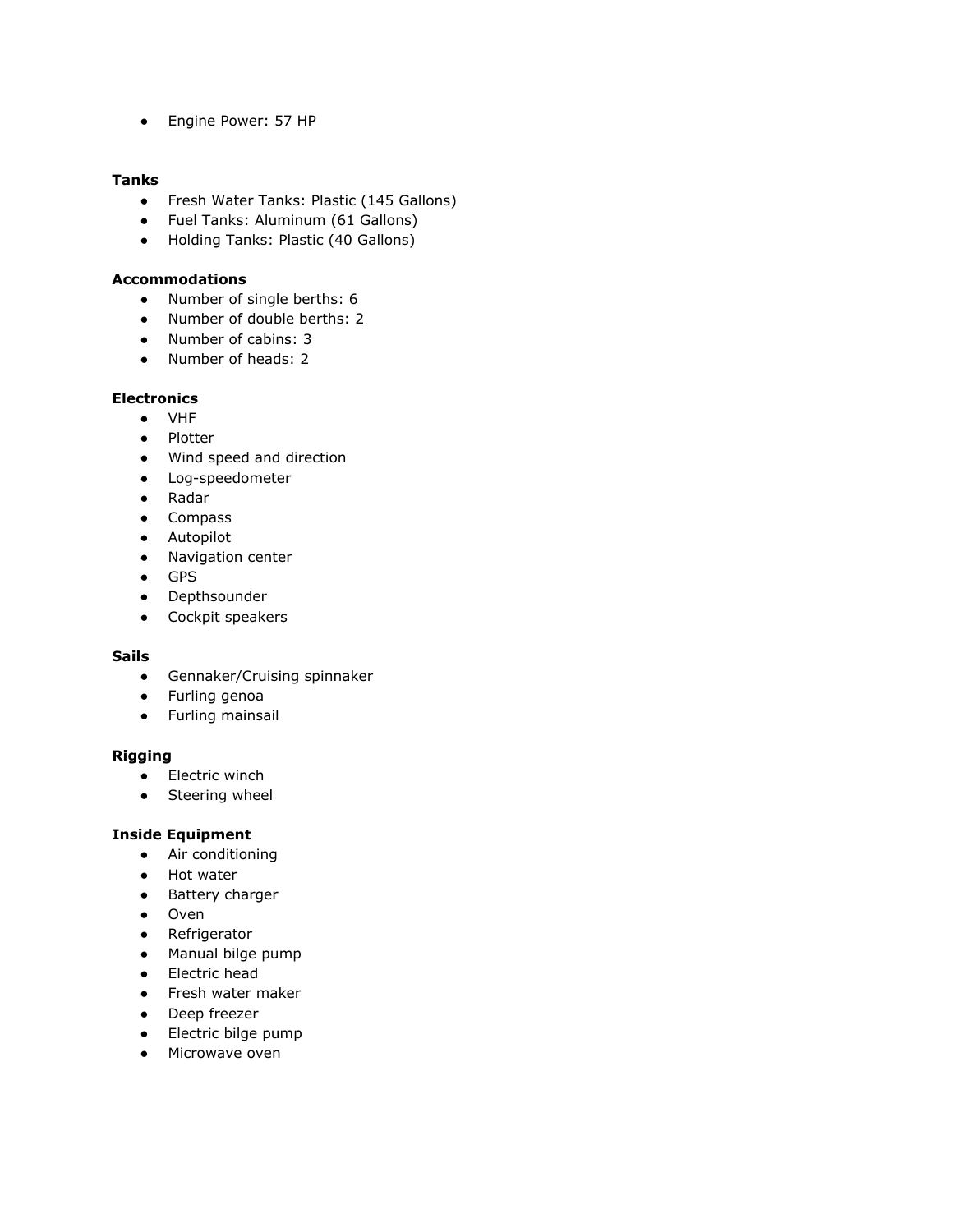# **Electrical Equipment**

- Inverter Heart Interface 2KW
- Generator Northern Lights 6KW
- Shore power inlet
- Electrical Circuit: 12V

# **Outside Equipment/Extras**

- Swimming ladder
- Davits EDSON DAVITS
- Cockpit table
- Outboard engine brackets
- Tender 2009 Hard bottom Achilles 315DX
- Cockpit cushions
- Cockpit shower
- Electric windlass

# **Covers**

- Bimini Top Dodger, Bimini with side panel. Fully encloses cockpit
- Spray hood

# **Hull Deck and Superstructure:**

# HULL CONSTRUCTION

- MATERIAL: FRP (fiber reinforced plastic).
- EXTERIOR HULL: Has molded fiberglass
- PORTLIGHTS: Seven (7) opening portlights and four (4) fixed lens deadlights in the hull.
- STRINGERS: Hull stiffness provided by FRP longitudinal stringers.
- BILGE
- CHAIN LOCKER with Saltwater washdown pump
- KEEL
- BALLAST (KEEL BOLTS): Solid lead keel with stainless steel keel bolts.

# DECK CONSTRUCTION

- MATERIAL/CONDITION: Cored FRP (fiber reinforced plastic) with white gel-coat, molded non-skid surface..
- COCKPIT: Cockpit with pedestal steering with engine controls, lighted compass, and navigation electronics. Two (2) opening lazarettes, seat cushions, and fold-away table. Her stern rail includes dual catbird seats.

#### HULL-TO-DECK JOINT

● TYPE: Deck flange mechanically fastened and bonded.

# DECK FITTINGS

- BOW PULPIT: Stainless steel through-bolted to the deck.
- TOE RAILS: Molded.
- CHOCKS AND CLEATS: Three (3) pairs of 10" horn cleats through bolted at the bow, side deck, and stern.
- WINDLASS/GIPSY: Lewmar 12v windlass mounted in the locker at the foredeck. Circuit protected.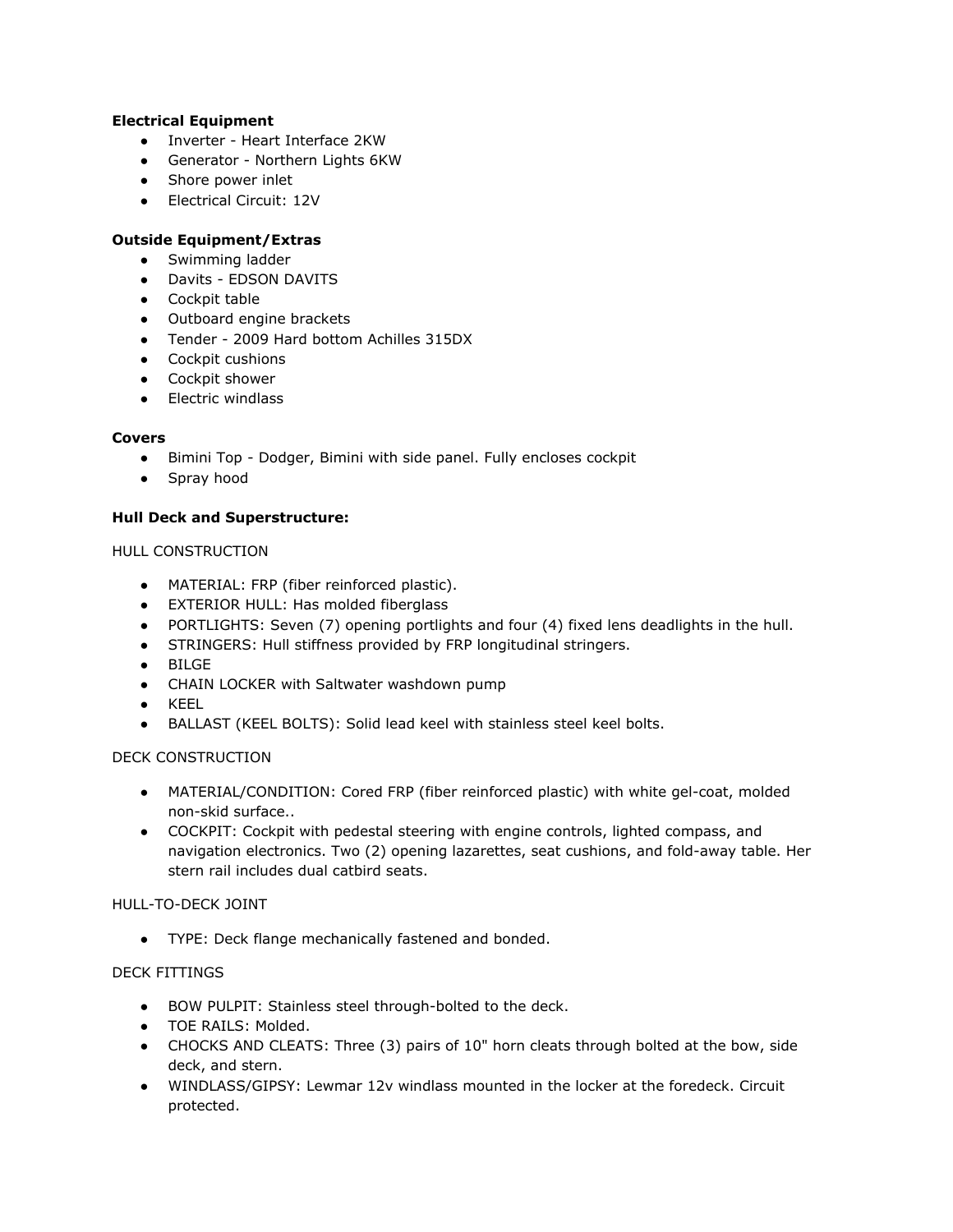- **•** CHAIN LOCKER
- DECK SURFACE: Molded nonslip.
- HATCHES: Five (5) overhead Lewmar opening hatches including 19" x 19" forward and 22" x 22" aft escape hatches.
- GRAB RAIL: Two (2) stainless steel handrails port and starboard along with cabin house.
- LIFELINES: There are two (2) rows of 1/4" lifelines, plastic-coated stainless wire with swage stainless fittings port and starboard.
- DAVITS: Stainless steel bolted to the transom.
- STANCHIONS: The stainless steel stanchions.

#### **SUPERSTRUCTURE**

- MATERIAL: Cabin house and deck are one (1) unit molded FRP (fiber reinforced plastic) and cored with wood.
- JOINERY STRESS
- **SUPERSTRUCTURE HOUSE TO DECK JOINT**
- COCKPIT CANVAS ENCLOSURE: Hardtop with an aluminum frame with black canvas and clear plastic enclosures

#### **Vessel Description:**

The Hunter 420 Passage is a very popular model. This was a transition year for the Hunter 42. The layout is the newer, galley-on-the-portside, design. This boat has the modern arch with custom aluminum-framed FRP hardtop with an opening hatch. In-mast furling main for easy sailing and repowered diesel with very low hours. She has great interior space with a large master cabin with ensuite head. The guest cabin is fitted with accommodations for two. Her forward head is spacious and she has a large amount of living space in general.

The cockpit is large and comfortable. The Hunter 42 is a well-maintained and upgraded vessel in above average condition for her age.

#### HIN: HUN42119k899

#### **Vessel Walk through below decks**

The 420 Passage Hunter is a much better sailing vessel not to be confused with the older 42' Passage it replaced.

Featuring a tall B & R rig, integrated cockpit arch, mast struts, and composite chainplates. Center cockpits are not usually known for performing, but Passage 420 surprisingly breaks the rules.

Below, a grand salon is complete with convertible dinette and opposing settee - both loaded with storage capability. The highly polished teak dining table complements the luxurious fabrics and durable Corian.

Television, VCR, and AM-FM stereo with CD will keep the crew entertained while the chef prepares in the enormous galley. Side by the side dual-opening refrigerator and freezer, three burner gimbaled range with oven, microwave, and twin stainless sinks - not to mention a hidden trash receptacle - are included.

 The navigation station opposite the galley houses the controls to all the ship's systems and allows space for all navigational electronics as well.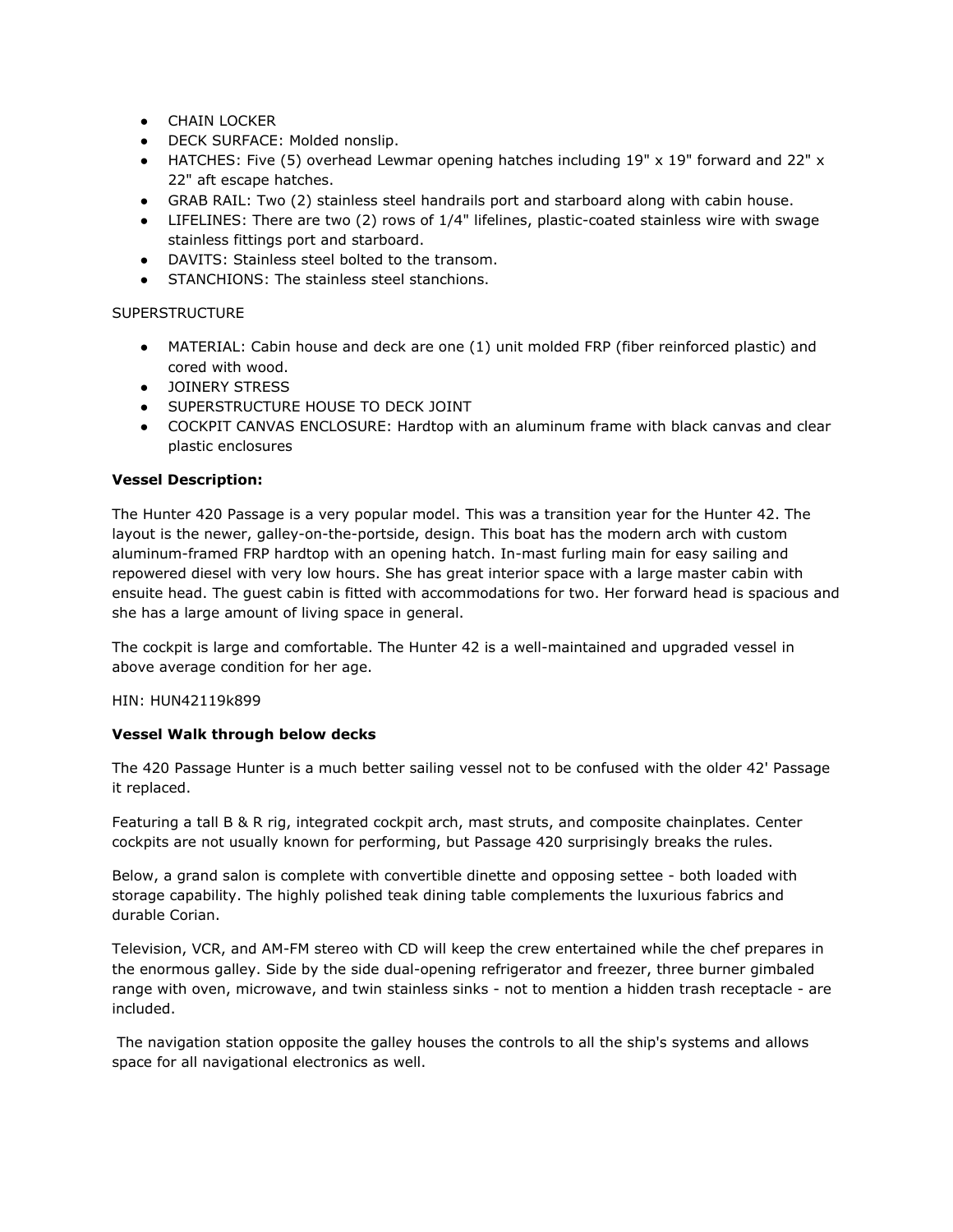Aft, there is an island, queen-sized berth with an inner-spring mattress that is flanked by hanging wardrobes and drawers large enough for long term liveaboards. A slide-out desk is also included on the starboard side in the aft cabin. The private en suite head features plenty of storage; beautiful Corian covered vanity and a shower.

Forward, the guest stateroom with its double berth and a private head with shower will please family or friends. Spacious and comfortable, this stateroom also boasts large storage and plenty of natural light and ventilation.

#### **Sail Area**

- IJPE : 824.75 sq ft
- I : 47.75 ft
- $-1:16.17$  ft
- P : 45.50 ft
- $\bullet$  E : 19.25 ft
- Working Sail Area : 824.00 sq ft

# **Additional Information**

- New 2018 Electric Quiet Fresh Water Heads
- Oversize Windlass, 200' Chain and 200' line
- Electric halyard winch
- Generator Northern Lights 6.5KW
- Air Conditioning ready wiring in place, vents and returns already installed.

#### **Electronics**

- Raymarine A-95 MFD Radar/Chart Plotter Video Depth Sounder.at Cockpit Steering Station
- Raytheon ST6000+ Autopilot.
- Autohelm Wind/Depth/Speed.
- Simrad RS35 VHF with remote.
- Standard Horizon HX750S VHF.
- Suunto binnacle mount compass.
- NavPod instrument mounting system.

#### **Cabin Appointments**

INTERIOR DESCRIPTION:

- INTERIOR BULKHEADS
- STORAGE AREAS: The cabinets, lockers, drawers, and shelving are well crafted.
- HEADLINERS
- FABRIC AND CUSHIONS: Blue fabric for berths, dinette and salon cushions.
- ACCOMMODATIONS: Berths and lockers, cabinets and shelves are original to vessel.
- HEADS: Two (2). Each with manual toilets.
- FAUCET FIXTURES: Faucet and fixtures in the galley.
- LIGHT FIXTURES: 12-volt cabin lights throughout the vessel.
- CABIN SOLE: Teak and holly laminate.
- VENTILATION: Hatch flow.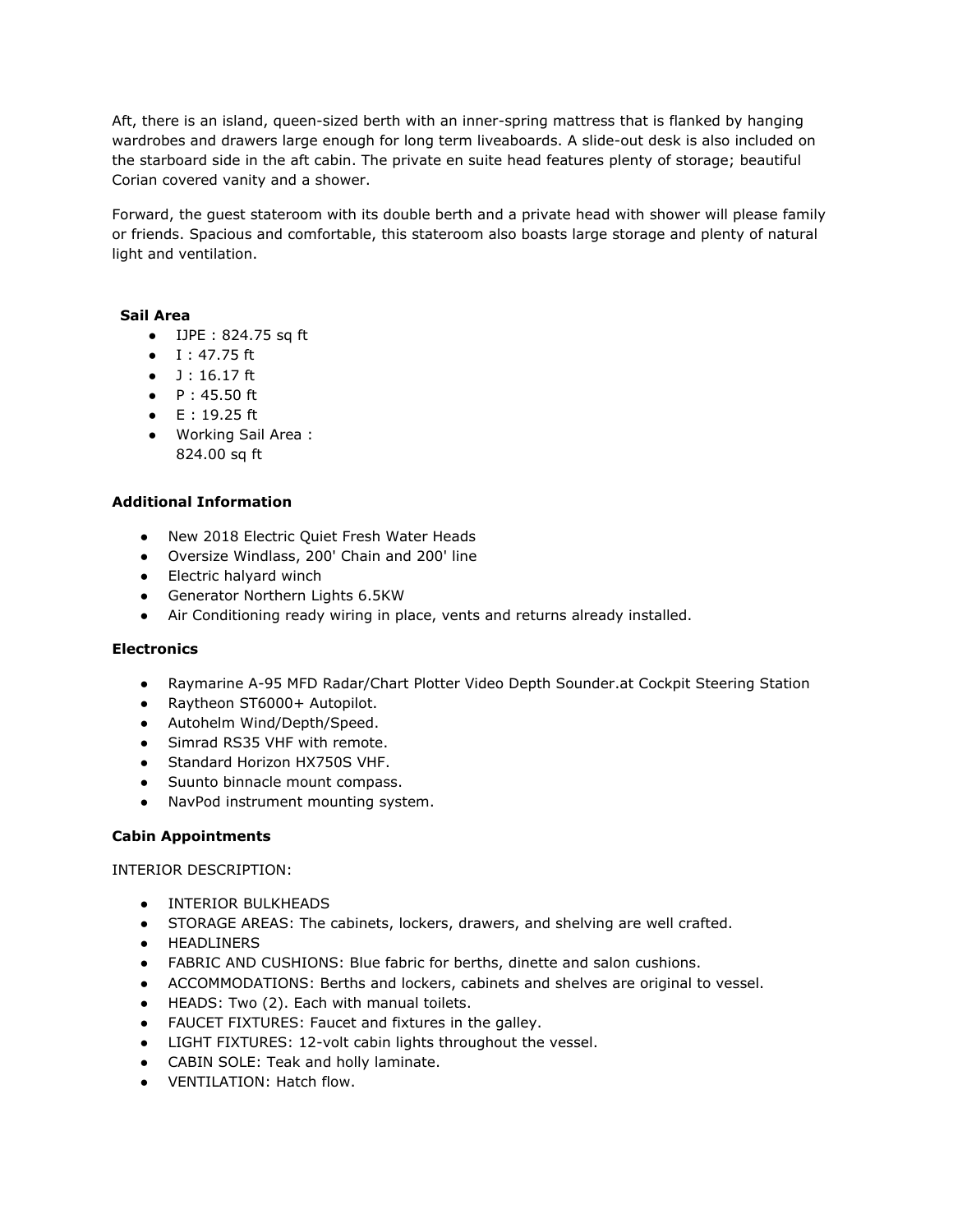• AIR CONDITIONING UNITS: Two (2) Marine Air Systems.

# GALLEY

- LOCATION: Portside salon midships. U-shaped.
- SINKS: A double stainless steel sink.
- REFRIGERATION: Galley countertop double-loading ice chest with 12V cooler plate.
- STOVE/OVEN: Force 10 three-burner gimbaled propane stove.
- MICROWAVE: Goldstar microwave.

#### **Propulsion**

# MAIN ENGINE

- TYPE: Diesel.
- MANUFACTURER: Yanmar. Model RDC-4JH57X1.
- SERIAL NUMBERS: 0499
- HORSEPOWER: 57
- INDICATED HOURS: 252 on the gauge.
- THROTTLE CONTROLS: Mechanical lever at the helm station.
- EMERGENCY SHUT DOWN: Shut-off control at the helm station.
- **ENGINE MOUNTS AND BED**
- DRIP PANS: Molded in.
- VENTILATION: Power blower with flex tubing.
- EXHAUST SYSTEM: Raw water-cooled.
- INSULATION
- PROP SHAFTS: Stainless steel 1.25".
- STUFFING BOX: Dripless type with compression bellows.
- **NOTE: Engine replaced new in 2016**.

#### COOLING SYSTEM

- TYPE: Closed reservoir-type cooling with raw water cooled exhaust.
- SEACOCKS AND STRAINERS: Raw water seacocks are ball valve-type.

#### **TRANSMISSIONS**

- MANUFACTURER: Kanzaki KMPE.
- CONTROLS: Mechanical cable and linkage.
- COUPLER: Split type, keyed and pinned.

#### **Fuel System**

MAIN ENGINE(S) FUEL SYSTEM

- MATERIAL: Plastic.
- NUMBER OF TANKS: One (1).
- TANKS CAPACITY: 61 U.S. gallons.
- FILL PIPE LOCATIONS: Deck plate at the transom. Good access.
- HOSE CONNECTIONS, CLAMPS: Grade USCG type A1.
- FUEL LINES AND FITTINGS: Grade USCG type A1.
- FUEL FILTERS: Remote mounted filter/water separator type and engine mount spin on/off type.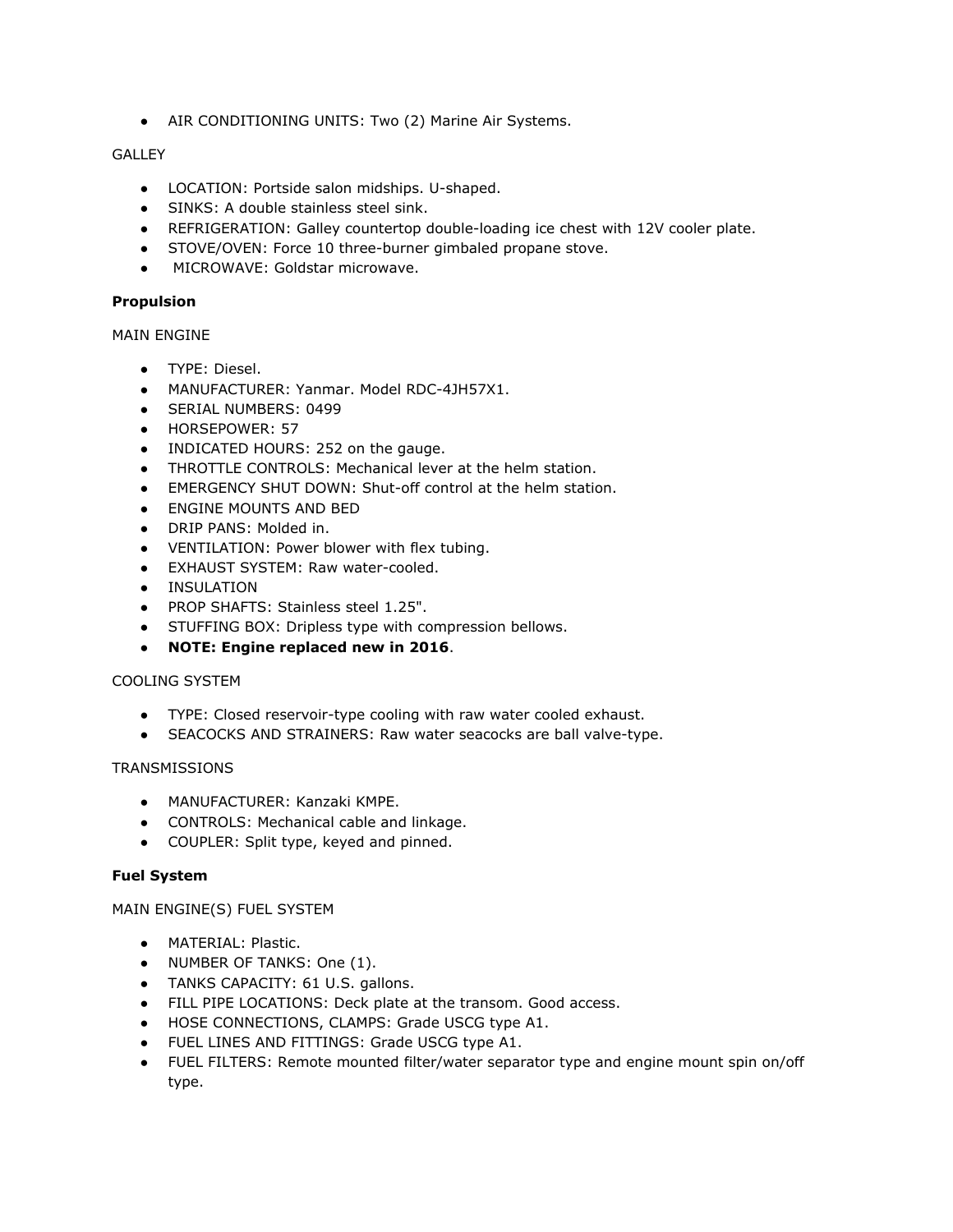# **Electrical Systems**

ELECTRICAL SYSTEM (D.C. SYSTEM)

- VOLTAGE: Lead-acid battery-powered 12-volt system.
- BATTERIES: Two (2) Group 27 house batteries and one NEW (1) 12-volt Group 24 starting battery for generator. Another Group 24 starting battery for the main engine.
- MAIN BATTERY SWITCHES: Guest two position-type dial switches. The switches are securely mounted.
- PANEL: Overcurrent Protection: circuit breakers/fuses.
- BREAKERS/FUSES: D.C. panel with 26 branch breakers.
- TYPE CONNECTORS: Splayed lugs and ring connectors
- CHARGING SYSTEM: Heart Interface Freedom.
- CHARGING SYSTEM (ALTERNATOR): Number: one (1) engine mounted belt-driven. Hitachi 80 amp.

#### ELECTRICAL SYSTEM (A.C. SYSTEM)

- SHORE POWER INLET: Two (2). Marinco 30 amp stainless steel with a locking cap.
- AC SOURCE SELECTOR SWITCH: Located in the main salon in the main electric panel.
- MAIN BREAKER: Located above the navigation station.
- BRANCH BREAKERS: Nine (9).
- CIRCUIT LOAD MONITORS: Voltage and amperage for both AC and DC.
- POLARITY: Indicator: one (1) indicator.

#### GENERATORS AND INVERTERS

- MANUFACTURER: Northern Lights.
- FUEL TYPE: Diesel.
- KILOWATT RATING: 6kw.
- INDICATED HOURS: 990.
- LOCATION: Installed in the cabinet above the engine.
- FUEL SUPPLY: Fuel supplied from the main tank.
- FUEL FILTER: Engine mounted Racor spin on /off type.
- EXHAUST SYSTEM: Aqua lift type FRP (fiber reinforced plastic).

#### **FreshWater System**

FRESHWATER SYSTEM: (POTABLE WATER)

- STORAGE TANKS: Three (3) 50 U.S. gallons in plastic tanks.
- PUMPS: ShurFlo 12v pump.
- TYPE: 110 electric.
- MANUFACTURER: Seaward eleven (11) gallon. Model: S-1100. S/N: 835290.
- PRESSURE RELIEF VALVE: Copper pressure relief valve built into tank.